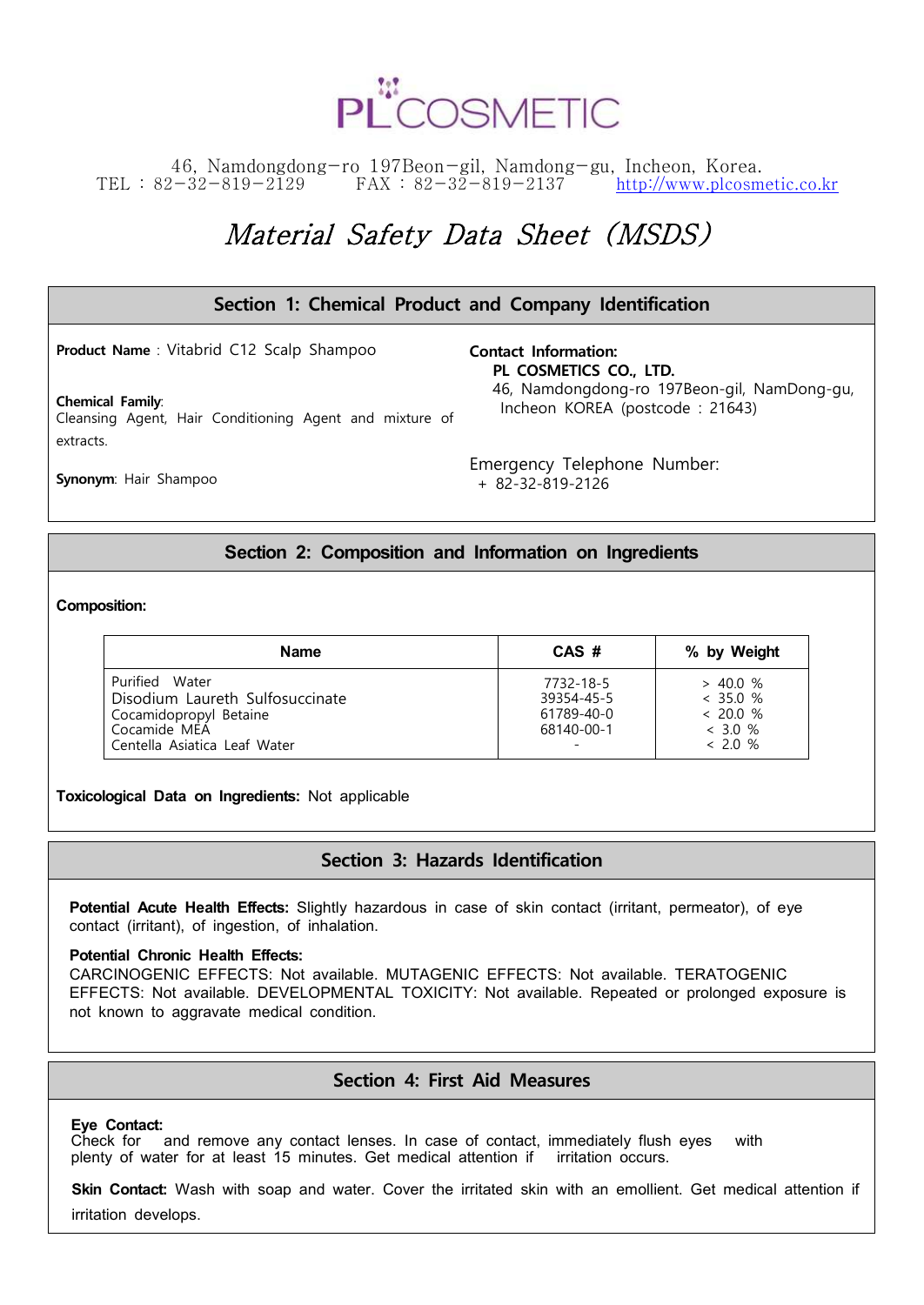#### **Inhalation:**

If inhaled, remove to fresh air. If not breathing, give artificial respiration. If breathing is difficult, give oxygen. Get medical attention.

**Serious Inhalation:** Not available.

#### **Ingestion:**

Do NOT induce vomiting unless directed to do so by medical personnel. Never give anything by mouth to an unconscious person. If large quantities of this material are swallowed, call a physician immediately. Loosen tight clothing such as a collar, tie, belt or waistband.

**Serious Ingestion:** Not available.

### **Section 5: Fire and Explosion Data**

**Flammability of the Product:** May be combustible at high temperature.

**Auto-Ignition Temperature:** Not available.

**Flash Points:** 212°F.< (TCC)

**Flammable Limits:** Not available.

**Products of Combustion:** These products are carbon oxides (CO, CO2).

**Fire Hazards in Presence of Various Substances:** Slightly flammable to flammable in presence of open flames and sparks, of heat.

#### **1) Explosion Hazards in Presence of Various Substances:**

Risks of explosion of the product in presence of mechanical impact: Not available. Risks of explosion of the product in presence of static discharge: Not available.

#### **2) Fire Fighting Media and Instructions:**

SMALL FIRE: Use DRY chemical powder. LARGE FIRE: Use water spray, fog or foam. Do not use water jet.

**Special Remarks on Fire Hazards:** Not available.

**Special Remarks on Explosion Hazards:** Not available.

### **Section 6: Accidental Release Measures**

**Small Spill:** Absorb with an inert material and put the spilled material in an appropriate waste disposal.

Large Spill: Absorb with an inert material and put the spilled material in an appropriate waste disposal. Finish cleaning by spreading water on the contaminated surface and allow to evacuate through the sanitary system

## **Section 7: Handling and Storage**

#### **Precautions:**

Keep away from heat. Keep away from sources of ignition. Empty containers pose a fire risk, evaporate the residue under a fume hood. Ground all equipment containing material. Do not breathe gas/fumes/ vapor/spray. Keep away from incompatibles such as oxidizing agents.

 **Storage:** Keep container tightly closed. Keep container in a cool, well-ventilated area.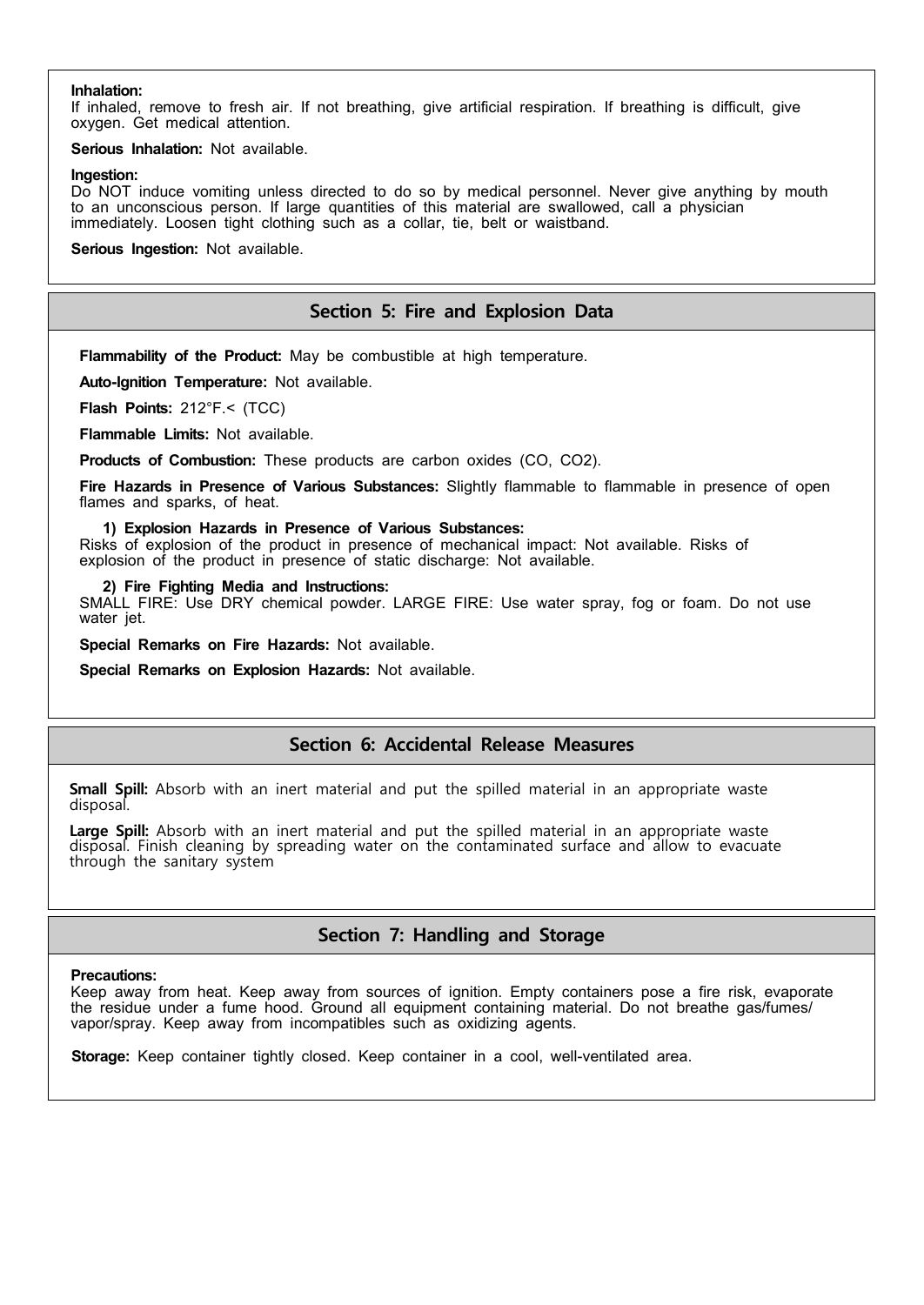### **Section 8: Exposure Controls/Personal Protection**

#### **Engineering Controls:**

Provide exhaust ventilation or other engineering controls to keep the airborne concentrations of vapors below their respective threshold limit value. Ensure that eyewash stations and safety showers are proximal to the work-station location.

**Personal Protection:** Safety glasses. Lab coat or Synthetic apron. Gloves (impervious).

#### **Personal Protection in Case of a Large Spill:**

Splash goggles. Full suit. Boots. Gloves. Suggested protective clothing might not be sufficient; consult a specialist BEFORE handling this product.

 **Exposure Limits:** Not available.

### **Section 9: Physical and Chemical Properties**

 **Appearance and Oder** : Light yellow Transparent Viscous Liquid and Characteristic Fragrance **Taste** : Not available. **pH (1% soln/water)** : (25℃ 100%) : 5.50 ± 0.30 **Boiling Point** : Not applicable. **Melting Point** : Not applicable **Critical Temperature**: Not available. **Specific Gravity** : 1.04 (Water = 1) **Vapor Pressure** : Not available. **Vapor Density** : Not available. **Volatility** : Not available. **Odor Threshold** : Not available. **Water/Oil Dist. Coeff.**: Not available. **Ionicity (in Water)** : Not available. **Dispersion Properties** : Not available. **Solubility** : Soluble in cold water, hot water.

### **Section 10: Stability and Reactivity Data**

**Stability:** Stable.

**Instability Temperature:** Not available.

**Conditions of Instability:** Not available.

**Incompatibility with various substances:** Not available.

**Corrosivity:** Not available.

 **Special Remarks on Reactivity:** Not available  **Special Remarks on Corrosivity:** Not available

**Polymerization:** Will not occur.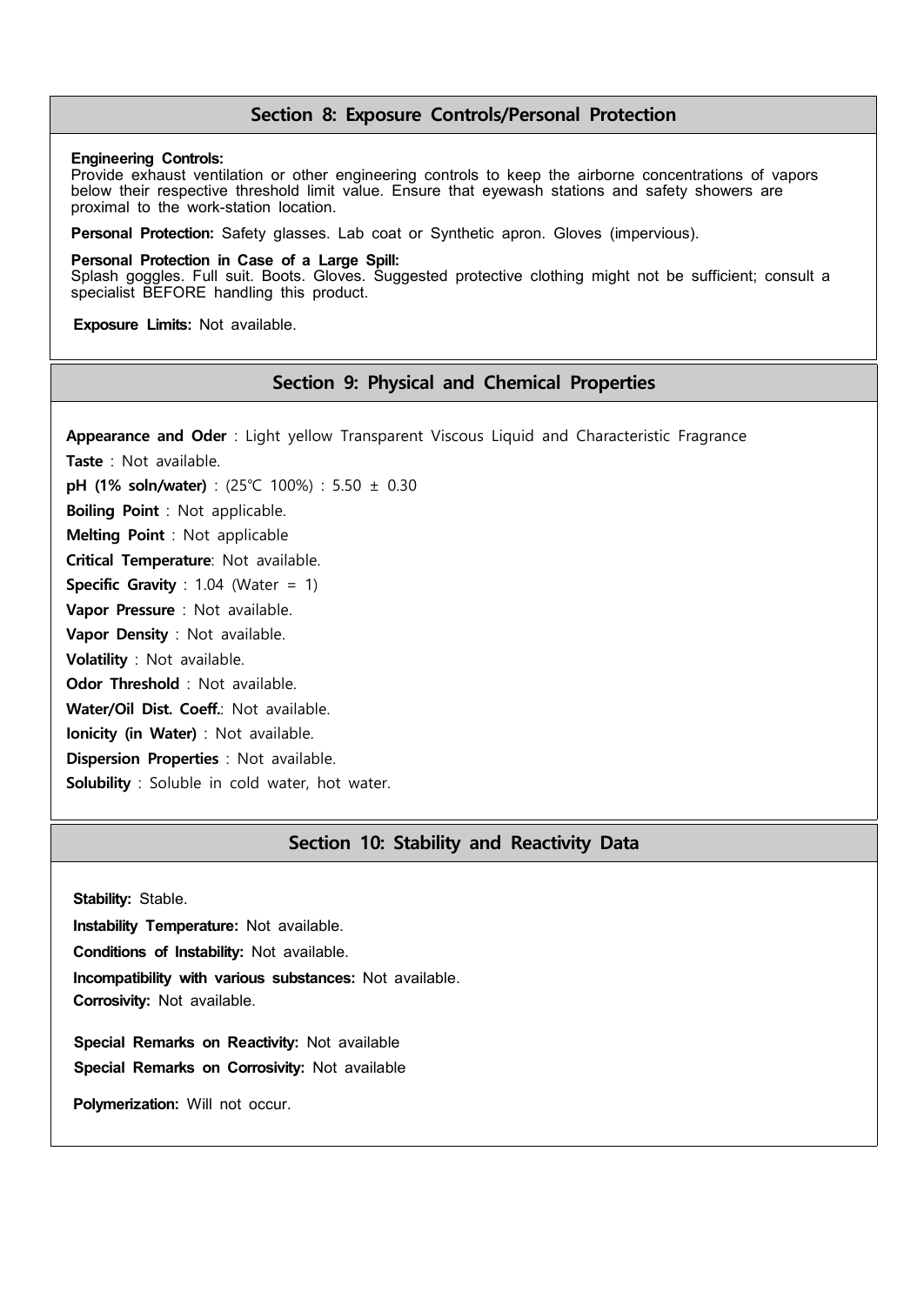### **Section 11: Toxicological Information**

**PRIMARY ROUTE(S) OF ENTRY:** Eye: X, Inhalation: X, Skin: X, Ingestion: X SIGNES OR SYPTOMS OF EXPOSURE : ACUTE AND CHRONIC OVEREXPOSURE: Eyes: May cause irritation to the eye Skin: May cause skin or scalp irritation. Ingestion: May cause severe irritation and gastrointestinal damage. MEDICAL CONDITIONS GENERALLY AGRIVATED BY EXPOSRUE: LIST AS CARCINOGEN OR POTENTIAL CARCINOGEN: NATIONAL TOXICICOLGY : No I.A.R.C MONOGRAPHS : No OSHA : No

**EMERGENCY AND FIRST AID PROCEDURES:**<br>1. EYES : Immediately flush skin with plenty of water for at least fifteen(15)minutes, while holding eyelids apart to ensure flushing of entire surface. Call a physician. Do not rub eyes.<br>2. SKIN : Immediately flush skin with plenty of water for at least fifteen(15)minutes while removing

contaminated clothing and shoes. Thoroughly clean before reuse. Discard contaminated shoes and leather articles.

### **Section 12: Ecological Information**

**Ecotoxicity:** Not available.

 **BOD5 and COD:** Not available.

 **Products of Biodegradation:** Possibly hazardous short term degradation products are not likely. However, long term degradation products may arise.

**Toxicity of the Products of Biodegradation:** The product itself and its products of degradation are not toxic.

**Special Remarks on the Products of Biodegradation:** Not available.